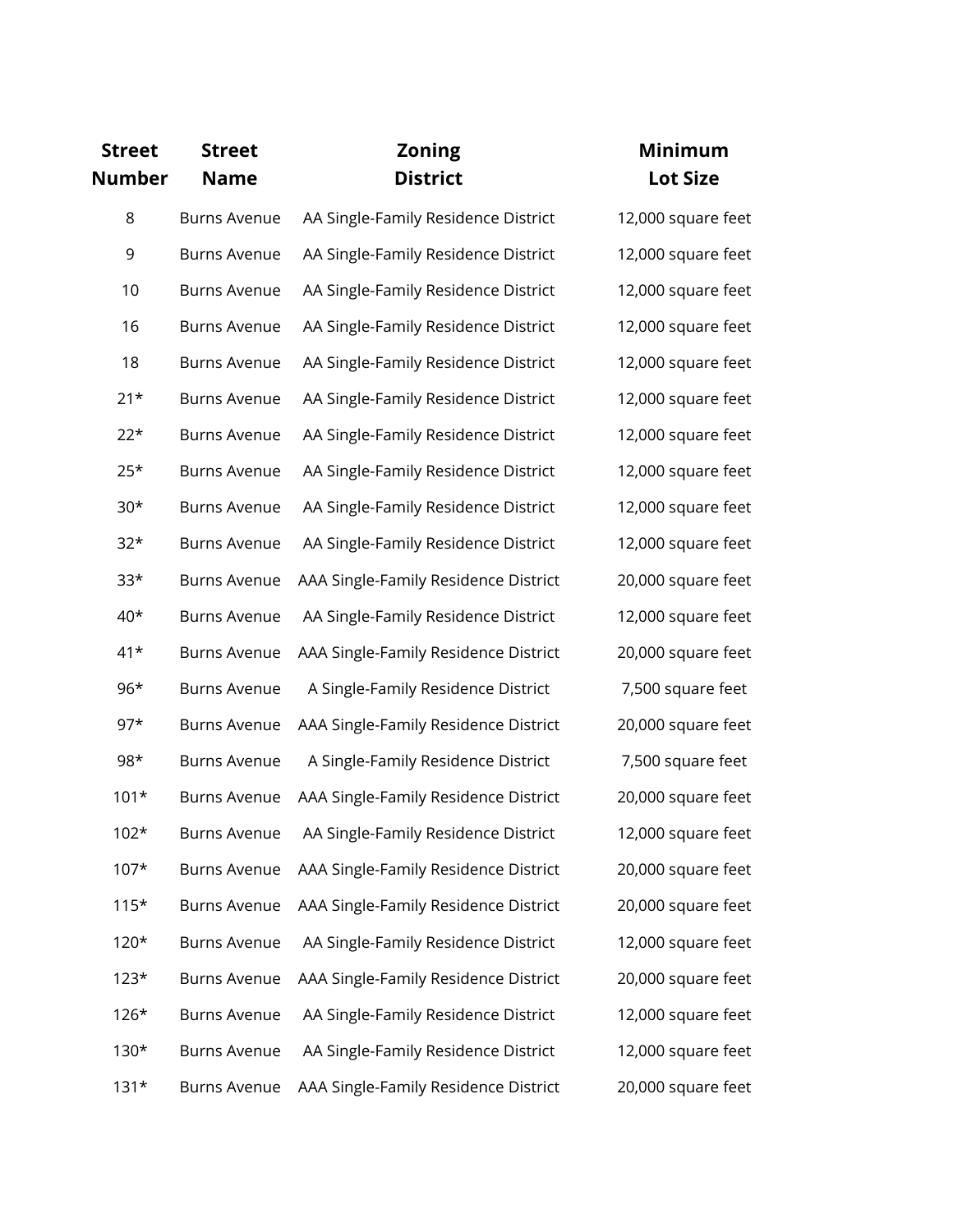| $134*$ | <b>Burns Avenue</b> | AA Single-Family Residence District  | 12,000 square feet |
|--------|---------------------|--------------------------------------|--------------------|
| $141*$ | <b>Burns Avenue</b> | AAA Single-Family Residence District | 20,000 square feet |
| $142*$ | <b>Burns Avenue</b> | AAA Single-Family Residence District | 20,000 square feet |
| $148*$ | <b>Burns Avenue</b> | AAA Single-Family Residence District | 20,000 square feet |
| $149*$ | <b>Burns Avenue</b> | AAA Single-Family Residence District | 20,000 square feet |
| $150*$ | <b>Burns Avenue</b> | AAA Single-Family Residence District | 20,000 square feet |
| $159*$ | <b>Burns Avenue</b> | AA Single-Family Residence District  | 12,000 square feet |
| $164*$ | <b>Burns Avenue</b> | AAA Single-Family Residence District | 20,000 square feet |
| $165*$ | <b>Burns Avenue</b> | AA Single-Family Residence District  | 12,000 square feet |
| $171*$ | <b>Burns Avenue</b> | AA Single-Family Residence District  | 12,000 square feet |
| $177*$ | <b>Burns Avenue</b> | AA Single-Family Residence District  | 12,000 square feet |
| 208*   | <b>Burns Avenue</b> | AA Single-Family Residence District  | 12,000 square feet |
| $210*$ | <b>Burns Avenue</b> | AA Single-Family Residence District  | 12,000 square feet |
| $214*$ | <b>Burns Avenue</b> | AA Single-Family Residence District  | 12,000 square feet |
| $222*$ | <b>Burns Avenue</b> | AA Single-Family Residence District  | 12,000 square feet |
| $225*$ | <b>Burns Avenue</b> | AA Single-Family Residence District  | 12,000 square feet |
| $226*$ | <b>Burns Avenue</b> | AA Single-Family Residence District  | 12,000 square feet |
| 232*   | <b>Burns Avenue</b> | AA Single-Family Residence District  | 12,000 square feet |
| 233*   | <b>Burns Avenue</b> | AA Single-Family Residence District  | 12,000 square feet |
| 237*   | <b>Burns Avenue</b> | AA Single-Family Residence District  | 12,000 square feet |
| $304*$ | <b>Burns Avenue</b> | AA Single-Family Residence District  | 12,000 square feet |
| $312*$ | <b>Burns Avenue</b> | AA Single-Family Residence District  | 12,000 square feet |
| $313*$ | <b>Burns Avenue</b> | AAA Single-Family Residence District | 20,000 square feet |
| $315*$ | <b>Burns Avenue</b> | AAA Single-Family Residence District | 20,000 square feet |
| 320*   | <b>Burns Avenue</b> | AA Single-Family Residence District  | 12,000 square feet |
| 328*   | <b>Burns Avenue</b> | AA Single-Family Residence District  | 12,000 square feet |
| 329*   | <b>Burns Avenue</b> | AAA Single-Family Residence District | 20,000 square feet |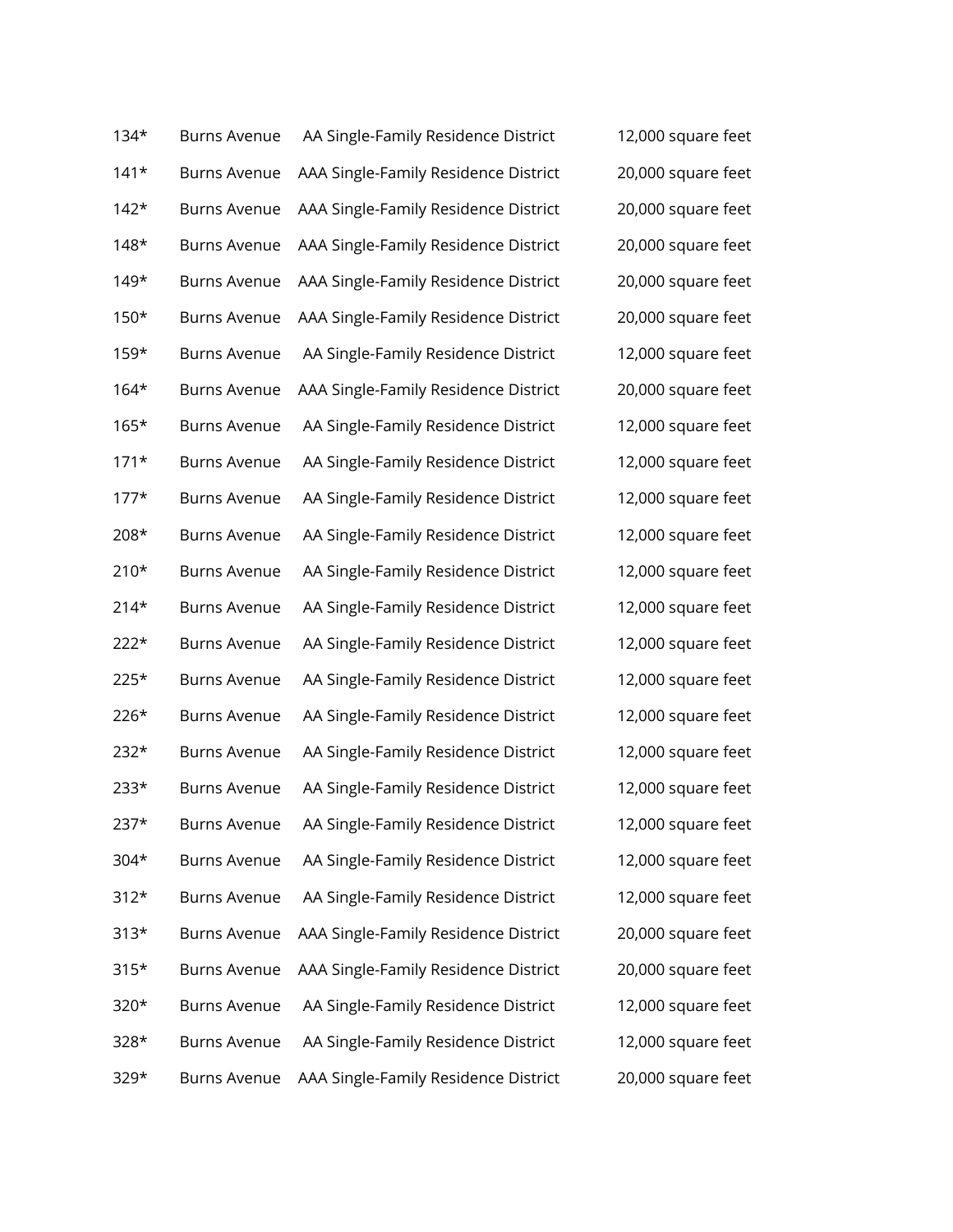| 414*   | <b>Burns Avenue</b> | A Single-Family Residence District   |  |
|--------|---------------------|--------------------------------------|--|
| 415*   | <b>Burns Avenue</b> | AAA Single-Family Residence District |  |
| 421**  | <b>Burns Avenue</b> | AAA Single-Family Residence District |  |
| 424*   | <b>Burns Avenue</b> | A Single-Family Residence District   |  |
| 426*   | <b>Burns Avenue</b> | A Single-Family Residence District   |  |
| $524*$ | <b>Burns Avenue</b> | AA Single-Family Residence District  |  |
| $528*$ | <b>Burns Avenue</b> | AA Single-Family Residence District  |  |
| 529*   | <b>Burns Avenue</b> | AAA Single-Family Residence District |  |
| $532*$ | <b>Burns Avenue</b> | AA Single-Family Residence District  |  |
| 604*   | <b>Burns Avenue</b> | AA Single-Family Residence District  |  |
| 610*   | <b>Burns Avenue</b> | AA Single-Family Residence District  |  |
| $614*$ | <b>Burns Avenue</b> | AA Single-Family Residence District  |  |
| $618*$ | <b>Burns Avenue</b> | AA Single-Family Residence District  |  |
| $619*$ | <b>Burns Avenue</b> | AA Single-Family Residence District  |  |
| $625*$ | <b>Burns Avenue</b> | AA Single-Family Residence District  |  |
| 626*   | <b>Burns Avenue</b> | AA Single-Family Residence District  |  |
| 631*   | <b>Burns Avenue</b> | AA Single-Family Residence District  |  |
| 632*   | <b>Burns Avenue</b> | AA Single-Family Residence District  |  |
| 702    | <b>Burns Avenue</b> | A Single-Family Residence District   |  |
| 705    | <b>Burns Avenue</b> | AA Single-Family Residence District  |  |
| 706    | <b>Burns Avenue</b> | A Single-Family Residence District   |  |
| 710    | <b>Burns Avenue</b> | A Single-Family Residence District   |  |
| 714    | <b>Burns Avenue</b> | A Single-Family Residence District   |  |
| 715    | <b>Burns Avenue</b> | AA Single-Family Residence District  |  |
| 721    | <b>Burns Avenue</b> | AA Single-Family Residence District  |  |
| 726    | <b>Burns Avenue</b> | A Single-Family Residence District   |  |
| 727    | <b>Burns Avenue</b> | AA Single-Family Residence District  |  |

7,500 square feet 20,000 square feet 20,000 square feet 7,500 square feet 7,500 square feet 12,000 square feet 12,000 square feet 20,000 square feet 12,000 square feet 12,000 square feet 12,000 square feet 12,000 square feet 12,000 square feet 12,000 square feet 12,000 square feet 12,000 square feet 12,000 square feet 12,000 square feet 7,500 square feet 12,000 square feet 7,500 square feet 7,500 square feet 7,500 square feet 12,000 square feet 12,000 square feet 7,500 square feet 12,000 square feet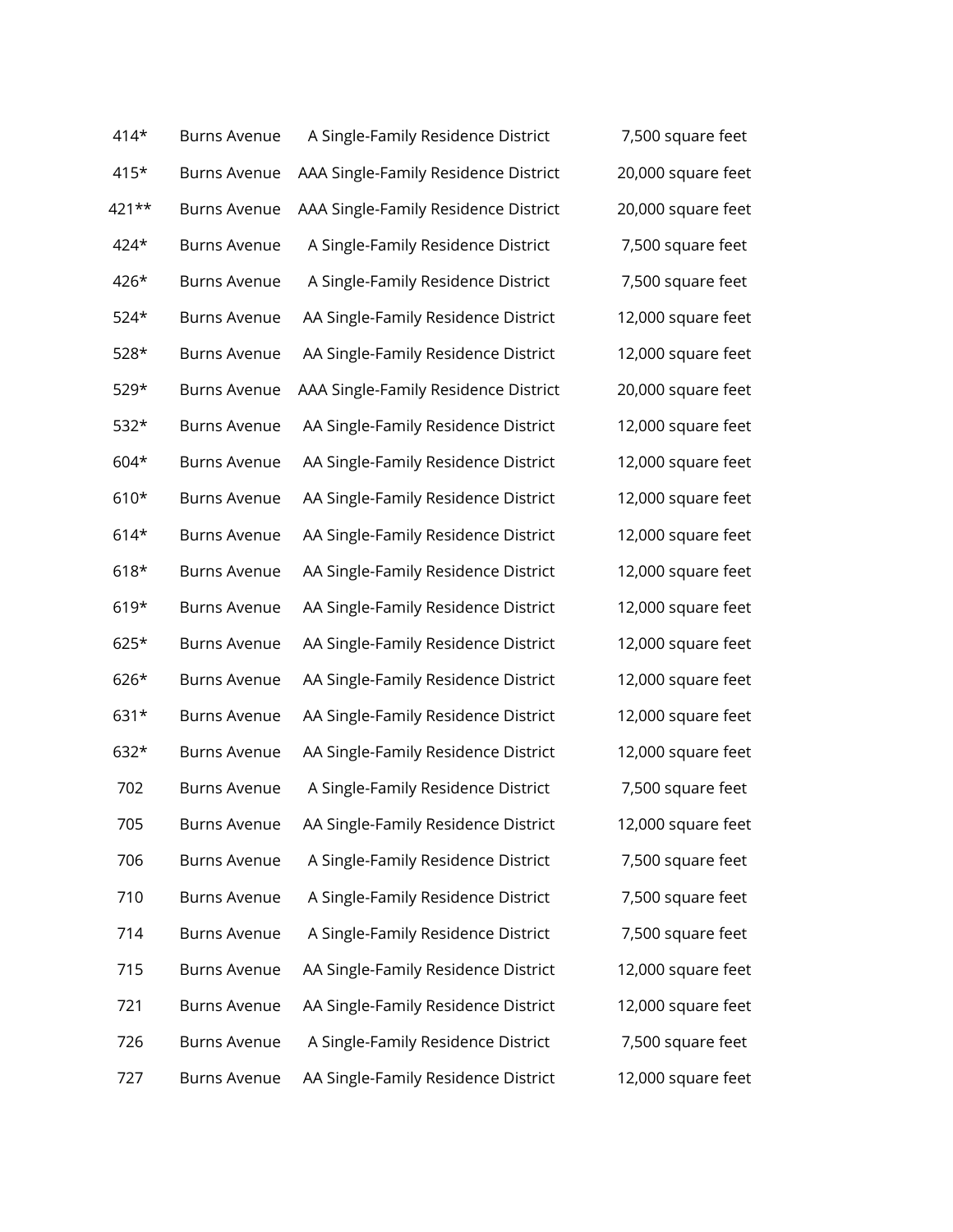| 731  | <b>Burns Avenue</b> | AA Single-Family Residence District    | 12,000 square feet                                              |
|------|---------------------|----------------------------------------|-----------------------------------------------------------------|
| 801  | <b>Burns Avenue</b> | A Single-Family Residence District     | 7,500 square feet                                               |
| 802  | <b>Burns Avenue</b> | A Single-Family Residence District     | 7,500 square feet                                               |
| 805  | <b>Burns Avenue</b> | A Single-Family Residence District     | 7,500 square feet                                               |
| 806  | <b>Burns Avenue</b> | A Single-Family Residence District     | 7,500 square feet                                               |
| 810  | <b>Burns Avenue</b> | A Single-Family Residence District     | 7,500 square feet                                               |
| 811  | <b>Burns Avenue</b> | A Single-Family Residence District     | 7,500 square feet<br>6,000 square feet/1 family                 |
| 814  | <b>Burns Avenue</b> | <b>B Two-Family Residence District</b> | 5,000 sq. ft./unit, 2 family or >                               |
| 815  | <b>Burns Avenue</b> | A Single-Family Residence District     | 7,500 square feet                                               |
| 817  | <b>Burns Avenue</b> | A Single-Family Residence District     | 7,500 square feet                                               |
| 819  | <b>Burns Avenue</b> | A Single-Family Residence District     | 7,500 square feet<br>6,000 square feet/1 family                 |
| 902  | <b>Burns Avenue</b> | B Two-Family Residence District        | 5,000 sq. ft./unit, 2 family or >                               |
| 903  | <b>Burns Avenue</b> | A Single-Family Residence District     | 7,500 square feet                                               |
| 905  | <b>Burns Avenue</b> | A Single-Family Residence District     | 7,500 square feet<br>6,000 square feet/1 family                 |
| 910  | <b>Burns Avenue</b> | <b>B Two-Family Residence District</b> | 5,000 sq. ft./unit, 2 family or >                               |
| 915  | <b>Burns Avenue</b> | A Single-Family Residence District     | 7,500 square feet                                               |
| 919  | <b>Burns Avenue</b> | A Single-Family Residence District     | 7,500 square feet                                               |
| 921  | <b>Burns Avenue</b> | A Single-Family Residence District     | 7,500 square feet                                               |
| 923  | <b>Burns Avenue</b> | A Single-Family Residence District     | 7,500 square feet                                               |
| 927  | <b>Burns Avenue</b> | A Single-Family Residence District     | 7,500 square feet                                               |
| 931  | <b>Burns Avenue</b> | A Single-Family Residence District     | 7,500 square feet                                               |
| 935  | <b>Burns Avenue</b> | A Single-Family Residence District     | 7,500 square feet                                               |
| 1024 | <b>Burns Avenue</b> | B Two-Family Residence District        | 6,000 square feet/1 family<br>5,000 sq. ft./unit, 2 family or > |
| 1028 | <b>Burns Avenue</b> | B Two-Family Residence District        | 6,000 square feet/1 family<br>5,000 sq. ft./unit, 2 family or > |
| 1032 | <b>Burns Avenue</b> | <b>B Two-Family Residence District</b> | 6,000 square feet/1 family<br>5,000 sq. ft./unit, 2 family or > |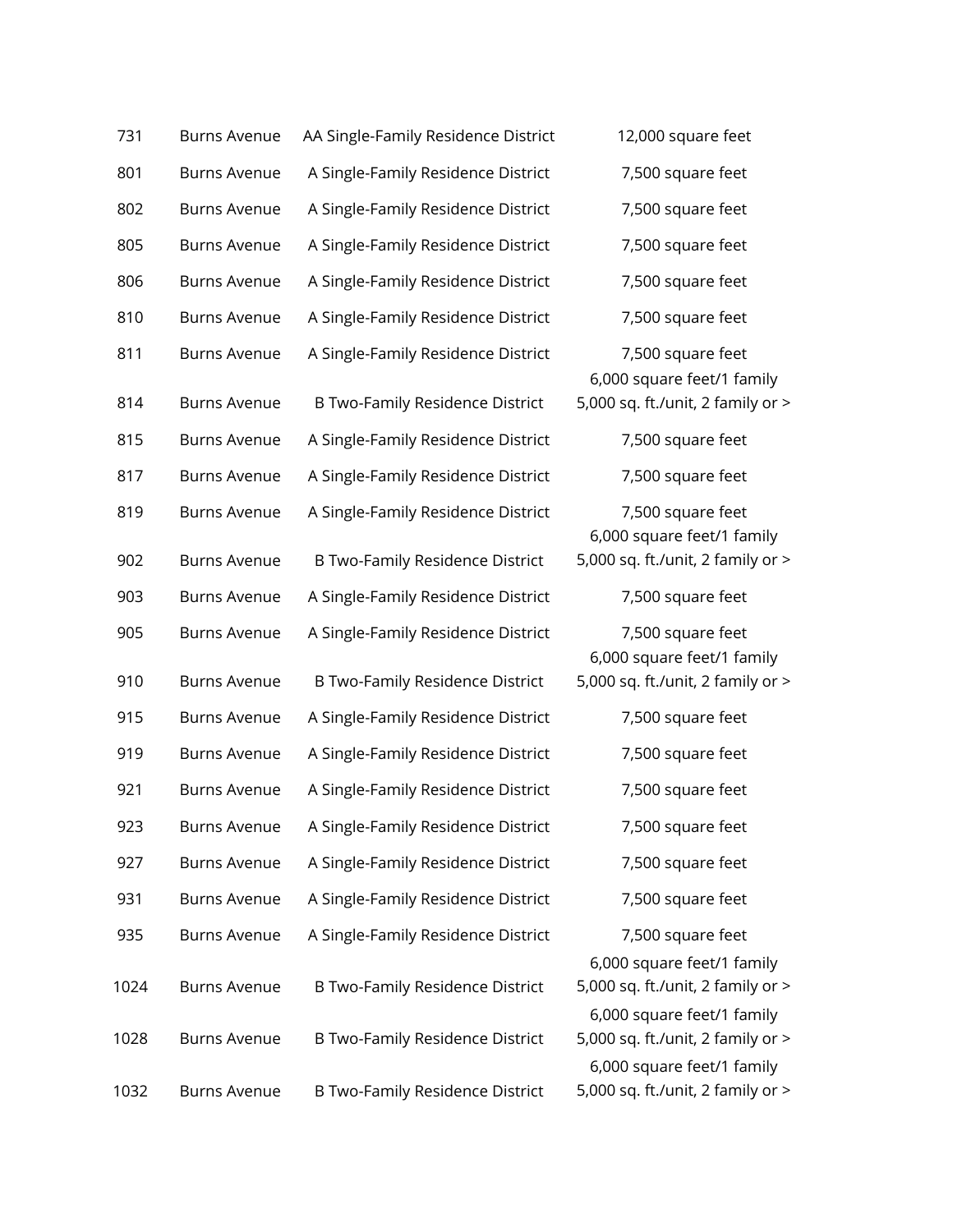|      |                     |                                        | 6,000 square feet/1 family                                      |
|------|---------------------|----------------------------------------|-----------------------------------------------------------------|
| 1034 | <b>Burns Avenue</b> | <b>B Two-Family Residence District</b> | 5,000 sq. ft./unit, 2 family or ><br>6,000 square feet/1 family |
| 1036 | <b>Burns Avenue</b> | <b>B Two-Family Residence District</b> | 5,000 sq. ft./unit, 2 family or ><br>6,000 square feet/1 family |
| 1038 | <b>Burns Avenue</b> | <b>B Two-Family Residence District</b> | 5,000 sq. ft./unit, 2 family or ><br>6,000 square feet/1 family |
| 1040 | <b>Burns Avenue</b> | <b>B Two-Family Residence District</b> | 5,000 sq. ft./unit, 2 family or >                               |
| 1041 | <b>Burns Avenue</b> | A Single-Family Residence District     | 7,500 square feet<br>6,000 square feet/1 family                 |
| 1042 | <b>Burns Avenue</b> | <b>B Two-Family Residence District</b> | 5,000 sq. ft./unit, 2 family or >                               |
| 1045 | <b>Burns Avenue</b> | A Single-Family Residence District     | 7,500 square feet                                               |
| 1047 | <b>Burns Avenue</b> | A Single-Family Residence District     | 7,500 square feet                                               |
| 1049 | <b>Burns Avenue</b> | A Single-Family Residence District     | 7,500 square feet                                               |
| 1051 | <b>Burns Avenue</b> | A Single-Family Residence District     | 7,500 square feet<br>6,000 square feet/1 family                 |
| 1052 | <b>Burns Avenue</b> | <b>B Two-Family Residence District</b> | 5,000 sq. ft./unit, 2 family or >                               |
| 1053 | <b>Burns Avenue</b> | A Single-Family Residence District     | 7,500 square feet<br>6,000 square feet/1 family                 |
| 1054 | <b>Burns Avenue</b> | <b>B Two-Family Residence District</b> | 5,000 sq. ft./unit, 2 family or >                               |
| 1055 | <b>Burns Avenue</b> | A Single-Family Residence District     | 7,500 square feet                                               |
| 1057 | <b>Burns Avenue</b> | A Single-Family Residence District     | 7,500 square feet<br>6,000 square feet/1 family                 |
| 1058 | <b>Burns Avenue</b> | B Two-Family Residence District        | 5,000 sq. ft./unit, 2 family or >                               |
| 1059 | Burns Avenue        | A Single-Family Residence District     | 7,500 square feet                                               |
| 1061 | <b>Burns Avenue</b> | A Single-Family Residence District     | 7,500 square feet<br>6,000 square feet/1 family                 |
| 1062 | <b>Burns Avenue</b> | <b>B Two-Family Residence District</b> | 5,000 sq. ft./unit, 2 family or ><br>6,000 square feet/1 family |
| 1066 | <b>Burns Avenue</b> | B Two-Family Residence District        | 5,000 sq. ft./unit, 2 family or >                               |
| 1099 | <b>Burns Avenue</b> | A Single-Family Residence District     | 7,500 square feet                                               |
| 1101 | <b>Burns Avenue</b> | A Single-Family Residence District     | 7,500 square feet                                               |
| 1108 | <b>Burns Avenue</b> | A Single-Family Residence District     | 7,500 square feet                                               |
| 1112 | <b>Burns Avenue</b> | A Single-Family Residence District     | 7,500 square feet                                               |